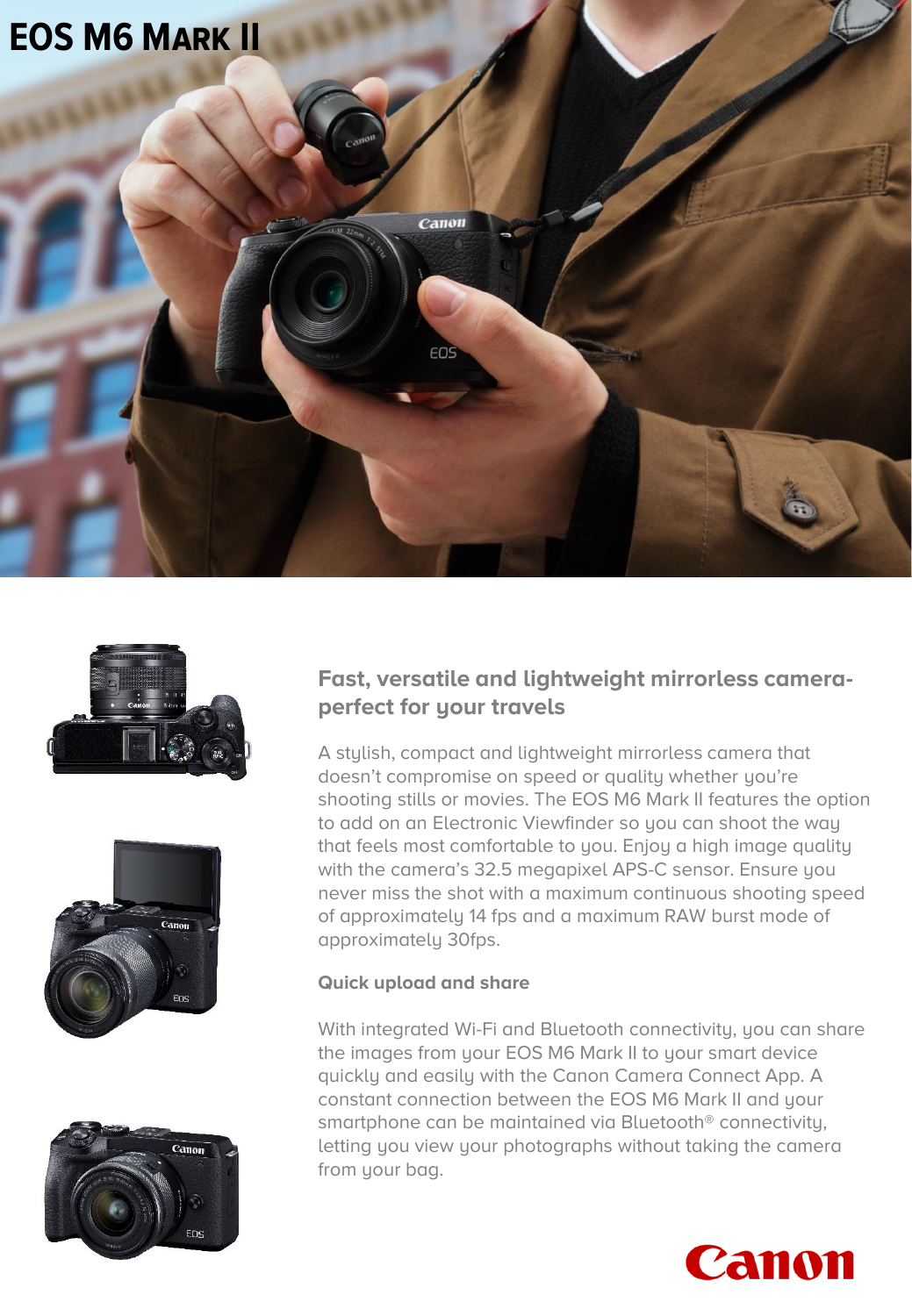## **EOS M6 Mark II**



Dual Pixel CMOS AF delivers fast and smooth AF as well as exceptional tracking performance when shooting in Live View and movie mode.



Shoot your world with a brilliant 32.5 megapixel Canon CMOS sensor. The latest sensor provides stunning clarity and the freedom to crop.



Enjoy shooting uncropped 4K 30p movies and time-lapse. The M6 Mark II also supports Full HD 120p/100p.



The EOS M6 Mark II delivers high-speed continuous shooting at up to 14 fps whilst maintaining AF performance. You can also shoot up to 30 fps with in RAW burst mode.



Canon's DiG!C 8 image processor offers boosted image processing power for lower noise, more detail, richer tones and vastly improved subject tracking ability.



Eye detection Autofocus technology can be set during Servo AF (stills and movies) and ensures that the camera is locking in on your subjects eye and focusing to that point, even when they're moving around the frame.



The LCD monitor can tilt 180 degrees upwards and 45 degrees downwards enabling you to find your own unique angle or take the perfect selfie.



Whether it's manipulating light or simply shooting in unusual conditions, with the ability to select ISO up to a massive 25,600 (ISO expansion 51,200 equivalent), the EOS M6 Mark II is the camera to be carrying for unique, well composed photographs.



Convert images from RAW to JPEG in camera with the ability to change white balance or picture style settings. Multiple images can be converted in a batch for convenience.

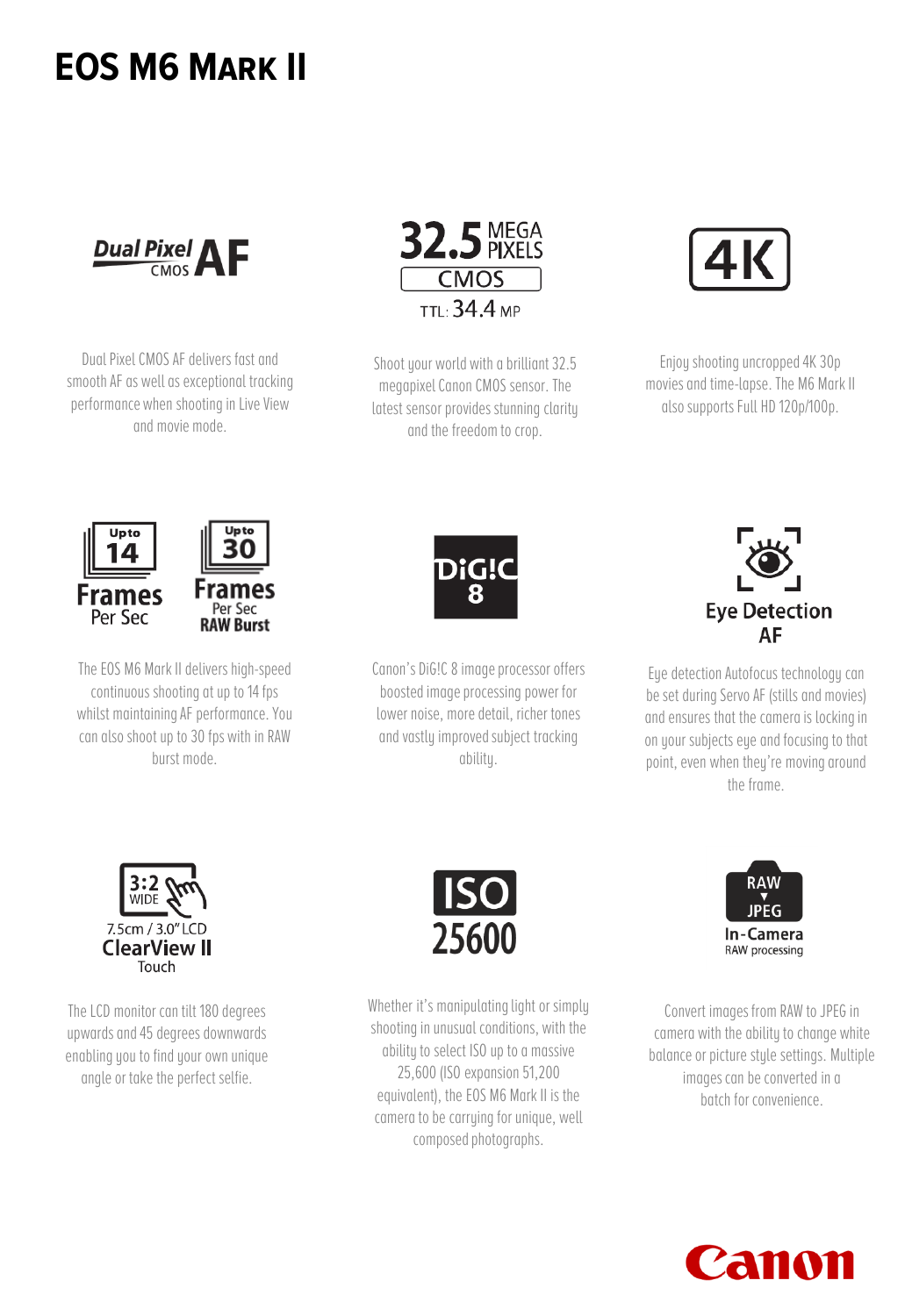### **Technical Specifications**

# **EOS M6 Mark II**

| <b>IMAGE SENSOR</b>         |                                                                                                                                                              | <b>VIEWFINDER</b>                     |                                                                                                                                    |
|-----------------------------|--------------------------------------------------------------------------------------------------------------------------------------------------------------|---------------------------------------|------------------------------------------------------------------------------------------------------------------------------------|
| Type                        | APS-C CMOS                                                                                                                                                   | Type                                  | Optional Electronic Viewfinder EVF-DC1, EVF-DC2                                                                                    |
| Effective Pixels            | Approx. 32.5 megapixels                                                                                                                                      |                                       |                                                                                                                                    |
| <b>Total Pixels</b>         | Approx. 25.8 megapixels                                                                                                                                      | Viewfinder Information                | With EVF-DC2:<br>Customisable and toggle via INFO. Button                                                                          |
| Image Quality               | L, M, S1, S2, RAW, C-RAW                                                                                                                                     |                                       | (1) Liveview image with exposure info                                                                                              |
| Sensor Cleaning             | EOS integrated cleaning system                                                                                                                               |                                       | (2) Liveview image with basic info                                                                                                 |
| Colour Filter Type          | Primary Colour                                                                                                                                               |                                       | (3) Liveview image with full info                                                                                                  |
| <b>MAGE PROCESSOR</b>       |                                                                                                                                                              |                                       | Customisable settings:                                                                                                             |
| lype                        | DIGIC <sub>8</sub>                                                                                                                                           |                                       | Shooting Info, Grid overlay (x3 formats), Histogram (Brightness)                                                                   |
| <b>LENS</b>                 |                                                                                                                                                              |                                       | RGB), Electronic Level, Aspect Ratio                                                                                               |
| Lens Mount                  | EF-M (EF and EF-S lenses compatible via Mount adapter EF-                                                                                                    | Depth of field preview                | Yes, via customisable buttons                                                                                                      |
|                             | EOS MI                                                                                                                                                       | <b>LCD MONITOR</b>                    |                                                                                                                                    |
| <b>FOCUSING</b>             |                                                                                                                                                              | Type                                  | 7.5 cm (3.0") ClearView II Touchscreen LCD (TFT). 3:2 aspect                                                                       |
| Type                        | Dual Pixel CMOS AF System                                                                                                                                    |                                       | ratio. Approx. 1,040,000 dots. Electrostatic capacitive type.<br>Tiltable 180 degrees up and 45 degrees down.                      |
| AF System/ Points           | Maximum focusing area (approx., relative to capture<br>image): Horizontal: 88%, Vertical: 100%<br>Number of AF area available for automatic selection: Face+ | <b>Touch Shutter</b>                  | Available                                                                                                                          |
|                             |                                                                                                                                                              | Coverage                              | Approx. 100%                                                                                                                       |
|                             |                                                                                                                                                              | <b>Brightness Adjustment</b>          | Adjustable to one of seven levels                                                                                                  |
|                             |                                                                                                                                                              | <b>FLASH</b>                          |                                                                                                                                    |
|                             | Tracking AF: Max. 143 points.                                                                                                                                | Built-in Flash GN (ISO 100, 4.6       |                                                                                                                                    |
|                             | Selectable positions for AF point: Max. 5481 zones                                                                                                           | meters)                               |                                                                                                                                    |
|                             |                                                                                                                                                              | <b>Built-in Flash Coverage</b>        | Maximum coverage at approx. 15mm (35mm equivalent:                                                                                 |
|                             | Max. number of AF points: (Same with number of AF area                                                                                                       |                                       | approx. 24mm)                                                                                                                      |
|                             | available: Max. 143)                                                                                                                                         | <b>Red-Eye Reduction</b>              | Yes - with red eye reduction lamp                                                                                                  |
| <b>Focusing brightness</b>  | $EV - 5 - 18$                                                                                                                                                | X-sync                                | Yes<br>+/-2 EV in 1/3 or 1/2 stop increments                                                                                       |
| range<br><b>AF Modes</b>    | One-Shot AF, Servo AF, Touch & Drag AF, Eye Detection AF                                                                                                     | <b>Flash Exposure</b><br>Compensation |                                                                                                                                    |
|                             | (One-shot & Servo), Face & Tracking                                                                                                                          | <b>Retraction Method</b>              | Manual pop-up flash (auto pop-up not included)                                                                                     |
| AF Lock                     | Locked when shutter button is pressed half way, or via the AE                                                                                                |                                       |                                                                                                                                    |
|                             | lock button.                                                                                                                                                 | Recycle time                          | Approx 4 seconds                                                                                                                   |
| AF Assist Beam              | via LED assist beam                                                                                                                                          | <b>External Flash</b>                 | <b>EL series Speedlites</b>                                                                                                        |
| Manual Focus                | With EF & EF-S lenses - Select via AF/MF switch on lens                                                                                                      | Compatibility                         |                                                                                                                                    |
|                             |                                                                                                                                                              | <b>External Flash Control</b>         | Via camera setting/ flash setting menu                                                                                             |
|                             | With EF-M lenses - Select via dedicated MF Button/ other                                                                                                     | <b>SHOOTING</b>                       |                                                                                                                                    |
|                             | customisable buttons (toggle AF/MF).                                                                                                                         | Modes                                 | Scene Intelligent Auto, Hybrid Auto, Creative Assist, SCN(Self-                                                                    |
|                             | MF Peaking available: Available (Level: High/Low, Colour                                                                                                     |                                       | Portrait, Portrait, Landscape, Close-up, Sports, Food, Panning,<br>Handheld Night Scene, HDR Backlight Control), Creative          |
|                             | Red/Yellow/Blue)                                                                                                                                             |                                       | Filters (Grainy B/W, Soft Focus, Fish-eye Effect, Art bold effect,                                                                 |
| <b>EXPOSURE CONTROL</b>     |                                                                                                                                                              |                                       | Water painting effect, Toy camera effect, Miniature effect),                                                                       |
| Metering modes              | 384-zone (24 x 16) metering with image sensor.                                                                                                               |                                       | Program AE, Shutter priority AE, Aperture priority AE, Manual                                                                      |
|                             | Center-weighted average metering: Supported                                                                                                                  |                                       | exposure, Custom (x2), Movie (Movie auto exposure, Movie                                                                           |
|                             | Evaluative metering: Supported                                                                                                                               |                                       | manual exposure, Time-lapse movie)                                                                                                 |
|                             |                                                                                                                                                              | <b>Picture Styles</b>                 | Auto, Standard, Portrait, Landscape, Fine Detail, Neutral,                                                                         |
| Metering Range              | Still image: EV -2 - 20                                                                                                                                      |                                       | Faithful, Monochrome, User Defined (x3)                                                                                            |
| <b>AE Lock</b>              | Movie: EV 0 - 20<br>Stills: Auto/Manual                                                                                                                      | Colour Space                          | Selectable between sRGB and Adobe RGB                                                                                              |
|                             | Movie: Manual                                                                                                                                                |                                       |                                                                                                                                    |
|                             |                                                                                                                                                              | Image Processing                      | <b>Highlight Tone Priority</b><br>Auto Lighting Optimizer (4 settings)                                                             |
|                             | <b>Exposure Compensation</b> $\vert$ +/-3 EV in 1/3 stop increments or $\frac{1}{2}$ stop increments                                                         |                                       | Long exposure noise reduction                                                                                                      |
| AFB                         | +/-3 EV in 1/3 stop increments or 1/2 stop increments                                                                                                        |                                       | Digital Lens Optimizer                                                                                                             |
| <b>ISO Sensitivity</b>      | STILLS:                                                                                                                                                      |                                       | Peripheral illumination correction                                                                                                 |
|                             | Creative Zone                                                                                                                                                |                                       | Distortion correction                                                                                                              |
|                             | - ISO Auto: 100-25600                                                                                                                                        |                                       | Chromatic aberration correction<br>Diffraction correction                                                                          |
|                             | Manually set: 100-25600, H (equivalent to ISO 51200)                                                                                                         |                                       |                                                                                                                                    |
|                             | Basic Zone<br>ISO Auto: Varies by shooting mode                                                                                                              |                                       | Creative Assist:                                                                                                                   |
|                             |                                                                                                                                                              |                                       | Base Style: Auto/Standard/Portrait/Landscape/Fine Detail/                                                                          |
|                             | MOVIES:                                                                                                                                                      |                                       | Neutral/Faithful/Monochrome/Picture Style File                                                                                     |
|                             | Shooting with auto exposure                                                                                                                                  |                                       | Monochrome (Sharpness Strength / Sharpness Fineness /                                                                              |
|                             | -ISO Auto: 100-12800 (expanded in Creative Zone)                                                                                                             |                                       | Sharpness Threshold / Contrast (9 levels) / Filter effect (Ye -<br>Yellow / Or - Orange / R - Red / G (Green) / Toning effect (S - |
|                             | Shooting with manual exposure<br>-ISO Auto: 100-12800                                                                                                        |                                       | Sepia / B - Blue / P - Purple / G - Green))                                                                                        |
|                             | -Manually set: ISO 100-12800                                                                                                                                 |                                       |                                                                                                                                    |
| <b>SHUTTER</b>              |                                                                                                                                                              | Drive modes                           | Single, High-Speed Continuous, Panning, Low-Speed<br>Continuous, Self timer (2s, 10s, Custom, Remote)                              |
| iype                        | Electronically controlled focal-place shutter                                                                                                                | <b>Continuous Shooting</b>            | High-speed + (one-shot and Servo): 14                                                                                              |
| Speed                       | 30 - 1/4000 sec (1/3 stop increments), Bulb (Total shutter                                                                                                   |                                       | High-speed (one-shot and Servo): 7                                                                                                 |
|                             | speed range. Available range varies by shooting mode)                                                                                                        |                                       | Low-speed (one-shot and Servo): 3                                                                                                  |
| <b>WHITE BALANCE</b>        |                                                                                                                                                              |                                       | RAW Burst mode: 23                                                                                                                 |
|                             |                                                                                                                                                              |                                       |                                                                                                                                    |
| Type                        | Auto white balance with the imaging sensor                                                                                                                   | Intervalometer                        | Time-Lapse Movie Mode                                                                                                              |
| Settings                    | AWB, Davliaht, Shade, Cloudy, Tunasten liaht, White                                                                                                          |                                       |                                                                                                                                    |
|                             | Fluorescent light, Flash, Custom, Colour Temperature                                                                                                         |                                       |                                                                                                                                    |
|                             | White balance compensation:                                                                                                                                  |                                       |                                                                                                                                    |
|                             | 1. Blue/Amber +/-9 levels                                                                                                                                    |                                       |                                                                                                                                    |
|                             | 2. Magenta/ Green +/-9 levels                                                                                                                                |                                       |                                                                                                                                    |
| <b>Custom White Balance</b> | Yes. However, not available for monochrome, creative filter                                                                                                  |                                       |                                                                                                                                    |
|                             | or RAW burst mode images.                                                                                                                                    |                                       |                                                                                                                                    |